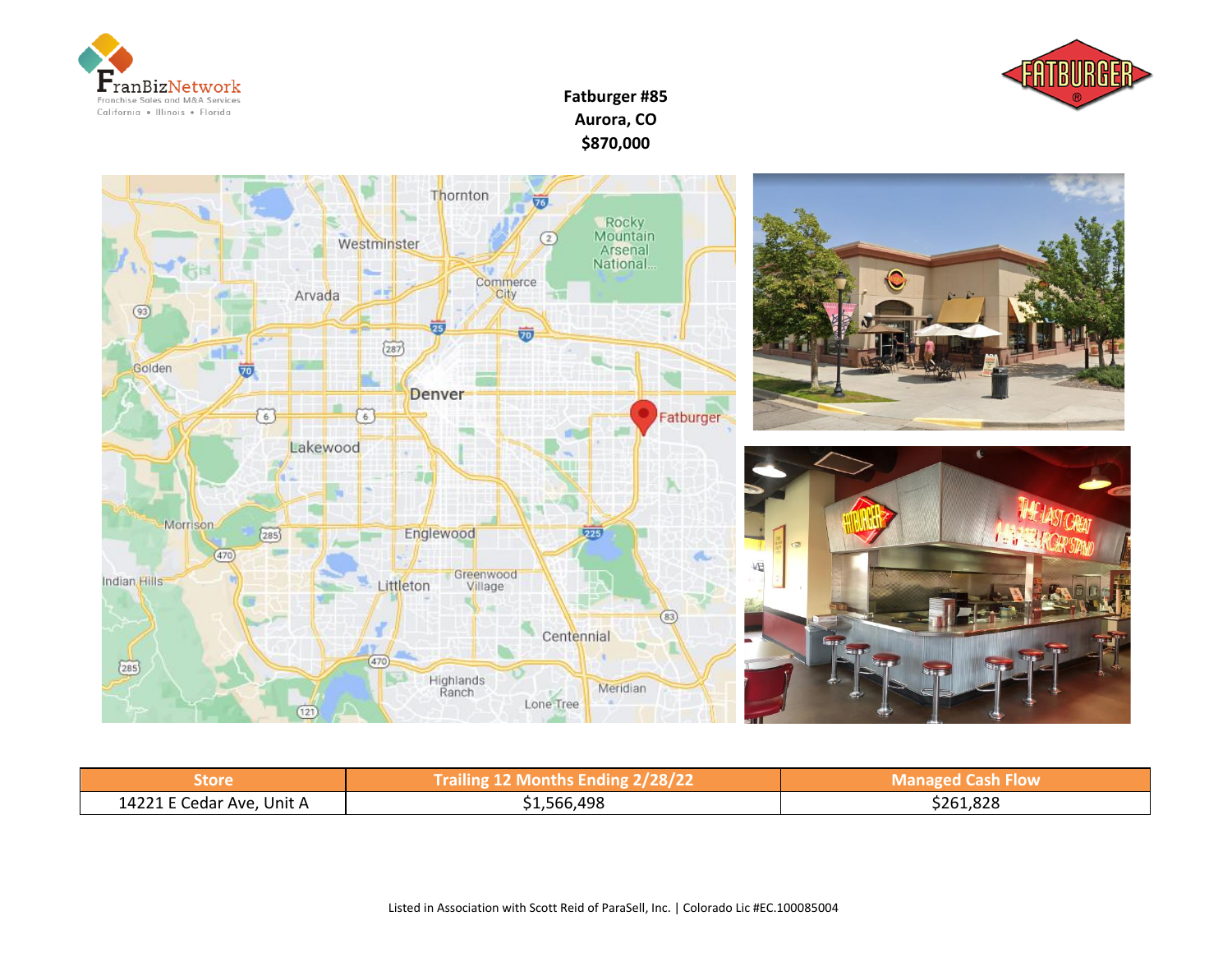

### **CONFIDENTIAL Executive Summary**

| Fatburger #85             | \$870,000   | Franchise Sales and M&A Services<br><b>Purchase Price:</b> |
|---------------------------|-------------|------------------------------------------------------------|
| 14221 E Cedar Ave, Unit A | \$1,566,498 | Total Annual Sales*:                                       |
| <b>Aurora, CO 80012</b>   | \$9,000     | Inventory:                                                 |
|                           | \$261,828   | Managed Cash Flow**:                                       |

#### **List price does not include inventory, franchise transfer fees, or lease security deposits.**

\* Trailing 12 Months Ending 2/28/22

\*\* Cash Flow is a net income projection based on trailing 12 months sales and expenses as stated on Seller's P&Ls. Adjustments are made to reflect brand norms for the region and/or expected<br>increased docrases in costs. App increases/decreases in costs. Analysis is for proforma purposes only, Buyer should complete his own due diligence review. Ask your agent for summary of adjustments.

#### **Franchise Information:**

Fatburger is a quick casual, take-out & sit down hamburger chain founded in 1952 known for its thick, delicious, mouth-watering burgers. Fatburger features freshly prepared, cooked to order food prepared in full view of guests. Stores are always clean, always bright and always playing great music. Fatburger is owned by Fat Brands which also owns Round Table Pizza, Fazoli's, Johnny Rockets and many other well known restaurants. Fatburger operates in 7 states and over 20 countries. Franchising since 1990, Fatburger currently has over 175+ franchised units. Fatburger requires a minimum net worth of \$1,500,000 (excluding automobiles, furnishings and personal residences), with a minimum of \$500,000 in liquid assets. Liquid assets are defined as those which can be converted to cash within thirty (30) days.

| Franchise Agreement Expiration: March 2027                                | Transfer Fee: \$15,000                | Training Location: Los Angeles, CA |  |  |
|---------------------------------------------------------------------------|---------------------------------------|------------------------------------|--|--|
| Royalty: 6.0%                                                             | Advertising: 1.95%                    | Training Period: 1 week            |  |  |
| Remodel Requirements: Approx cost \$50-75K, to be completed within a year |                                       |                                    |  |  |
| Lease Information:                                                        |                                       |                                    |  |  |
| Monthly Base Rent: \$7,453                                                | Options: 1x5yr                        | Security Deposit: \$7,711          |  |  |
| Percentage Rent: N/A                                                      | CAM: \$850                            | Real Property Available: No        |  |  |
| Expiration: 3/31/2027                                                     | Monthly Property Tax: Included in CAM | Increases: 2% in 2024              |  |  |
| <b>Location Details:</b>                                                  |                                       |                                    |  |  |
| Business Established: 3/17/2012                                           | Building Type: Inline, endcap         | Building Size: 2,400 SF            |  |  |
| Owner Since: 3/17/2012                                                    | Seating: 118                          | Employees: 15-18                   |  |  |
| Hours of Operation: Su-Th 10:30a-9p, 10p Fr-Sa                            | Licenses Needed: Business, Health     | Equipment Value: \$50,000          |  |  |

Inline, endcap unit near the the Aurora City Place shopping center. Big box shopping stores Target, Barnes and Noble, Michaels, Pet Smart, Sports Authority and many others are in center. This unit is located on a pedestrian friendly street with many other small businesses. Parking spots are located right in front of unit. Located less than a half mile from I-255. Residential properties surround the area. The Aurora Municipal Center, police station, public library are approximately 1 mile away. The Aurora Hills golf course and Bicentennial Park and dog park are right on the other side of I-255. South of the unit are Sams Club, Walmart and The Home Depot. Nearby competitors include Five Guys, In-n-Out Burger and Burger King.

#### **Remember you have agreed to keep all FranBizNetwork listings confidential.**

As a part of the due diligence process you are encouraged to contact other franchisees with questions about the brand, but remember you are bound by a confidentiality agreement and cannot share the location or any details about the business you are considering buying. Please direct any questions you might have for the Seller to your FranBizNetwork agent. Feel free to visit the location(s) as a customer, but be discreet and do not ask questions of employees, managers, or other customers. Please do not draw unneccessary attention to yourself, as rumors of a pending sale can hurt the business.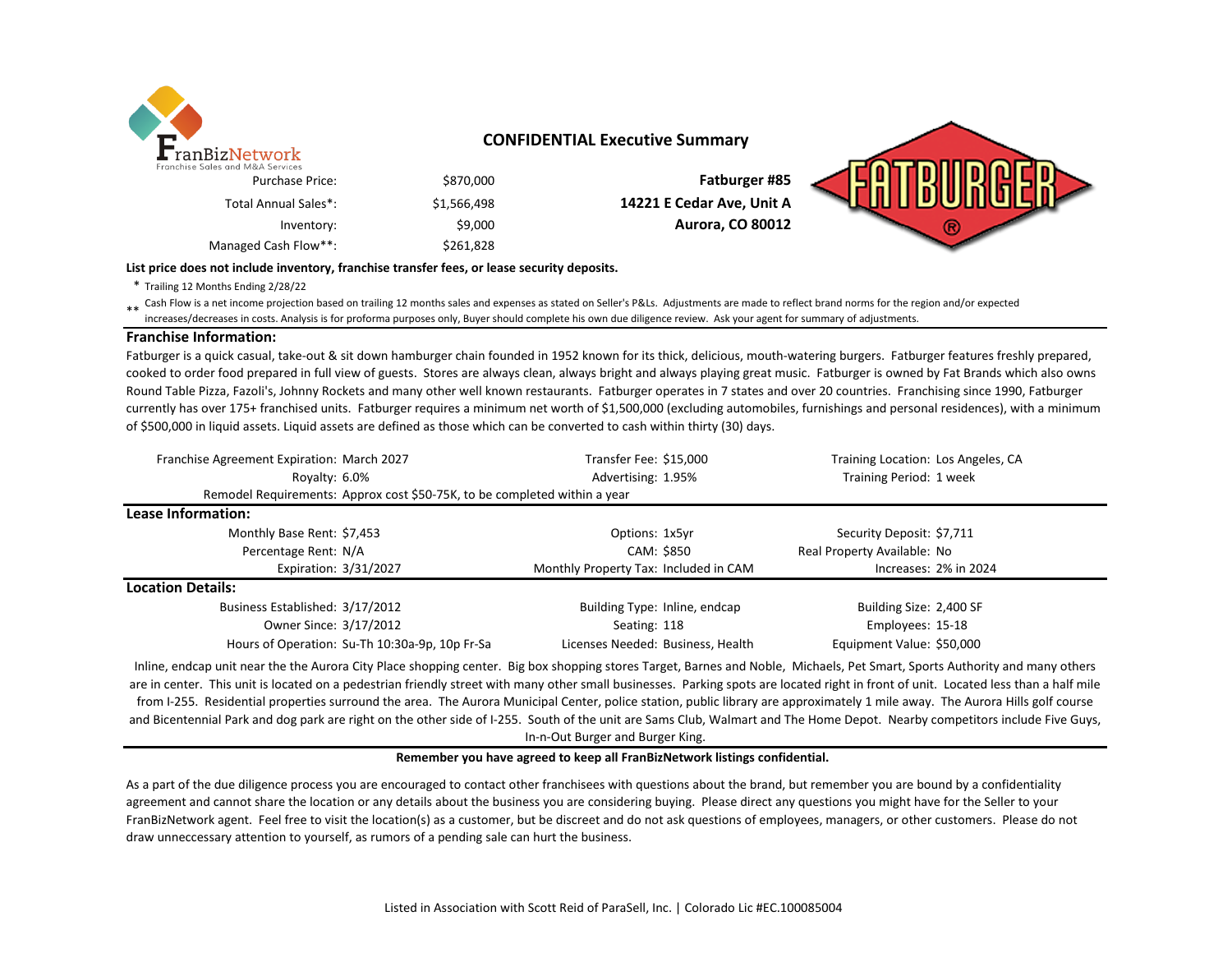



### **MONTHLY SALES**

| Fatburger #85 |            |           |            |            |            |             |           |            |            |           |              |            |              |
|---------------|------------|-----------|------------|------------|------------|-------------|-----------|------------|------------|-----------|--------------|------------|--------------|
|               | <b>Jan</b> | Feb       | <b>Mar</b> | Apr        | <b>May</b> | <b>June</b> | July      | <b>Aug</b> | <b>Sep</b> | Oct       | <b>Nov</b>   | <b>Dec</b> | <b>TOTAL</b> |
| 2019          | \$111,316  | \$114,052 | \$132,437  | \$124,289  | \$124,740  | \$118,464   | \$114,990 | \$120,049  | \$112,232  | \$105,658 | \$109,306    | \$117,685  | \$1,405,218  |
| 2020          | \$113,522  | \$111,161 | \$96,613   | \$85,297   | \$115,838  | \$108,130   | \$124,189 | \$125,588  | \$112,063  | \$121,754 | \$153,827    | \$171,358  | \$1,439,340  |
| \$+/-         | \$2,206    | (\$2,891) | (\$35,824) | (\$38,992) | (\$8,902)  | (\$10,334)  | \$9,199   | \$5,539    | ( \$169]   | \$16,096  | \$44,521     | \$53,673   | \$34,122     |
| $% +/-$       | 2%l        | $-3%$     | $-27%$     | $-31%$     | $-7%$      | $-9%$       | 8%        | 5%         | 0%         | 15%       | 41%          | 46%        | 2%           |
|               |            |           |            |            |            |             |           |            |            |           |              |            |              |
| 2020          | \$113,522  | \$111,161 | \$96,613   | \$85,297   | \$115,838  | \$108,130   | \$124,189 | \$125,588  | \$112,063  | \$121,754 | \$153,827    | \$171,358  | \$1,439,340  |
| 2021          | \$136,576  | \$127,438 | \$144,083  | \$149,846  | \$141,252  | \$129,020   | \$143,515 | \$125,585  | \$127,726  | \$135,228 | \$120,920    | \$126,074  | \$1,607,263  |
| $$+/-$        | \$23,054   | \$16,277  | \$47,470   | \$64,549   | \$25,414   | \$20,890    | \$19,326  | (53)       | \$15,663   | \$13,474  | ( \$32, 907) | (545, 284) | \$167,923    |
| $% +/-$       | 20%        | 15%       | 49%        | 76%        | 22%        | 19%         | 16%       | 0%         | 14%        | 11%       | $-21%$       | $-26%$     | 12%          |
|               |            |           |            |            |            |             |           |            |            |           |              |            |              |
| 2021          | \$136,576  | \$127,438 | \$144.083  | \$149,846  | \$141,252  | \$129,020   | \$143,515 | \$125,585  | \$127,726  | \$135,228 | \$120,920    | \$126,074  | \$1,607,263  |
| 2022          | \$113,900  | \$109,349 | \$0        | \$0        | \$0        | \$0         | \$0       | \$0        | \$0        | \$0       | \$0          | \$0        | \$223,249    |
| $$+/-$        | (\$22,676) | (518,089) |            |            |            |             |           |            |            |           |              |            | (540, 765)   |
| $% +/-$       | $-17%$     | $-14%$    |            |            |            |             |           |            |            |           |              |            | $-15%$       |

Sales down in Jan/Feb 2022 due to bad winter weather.

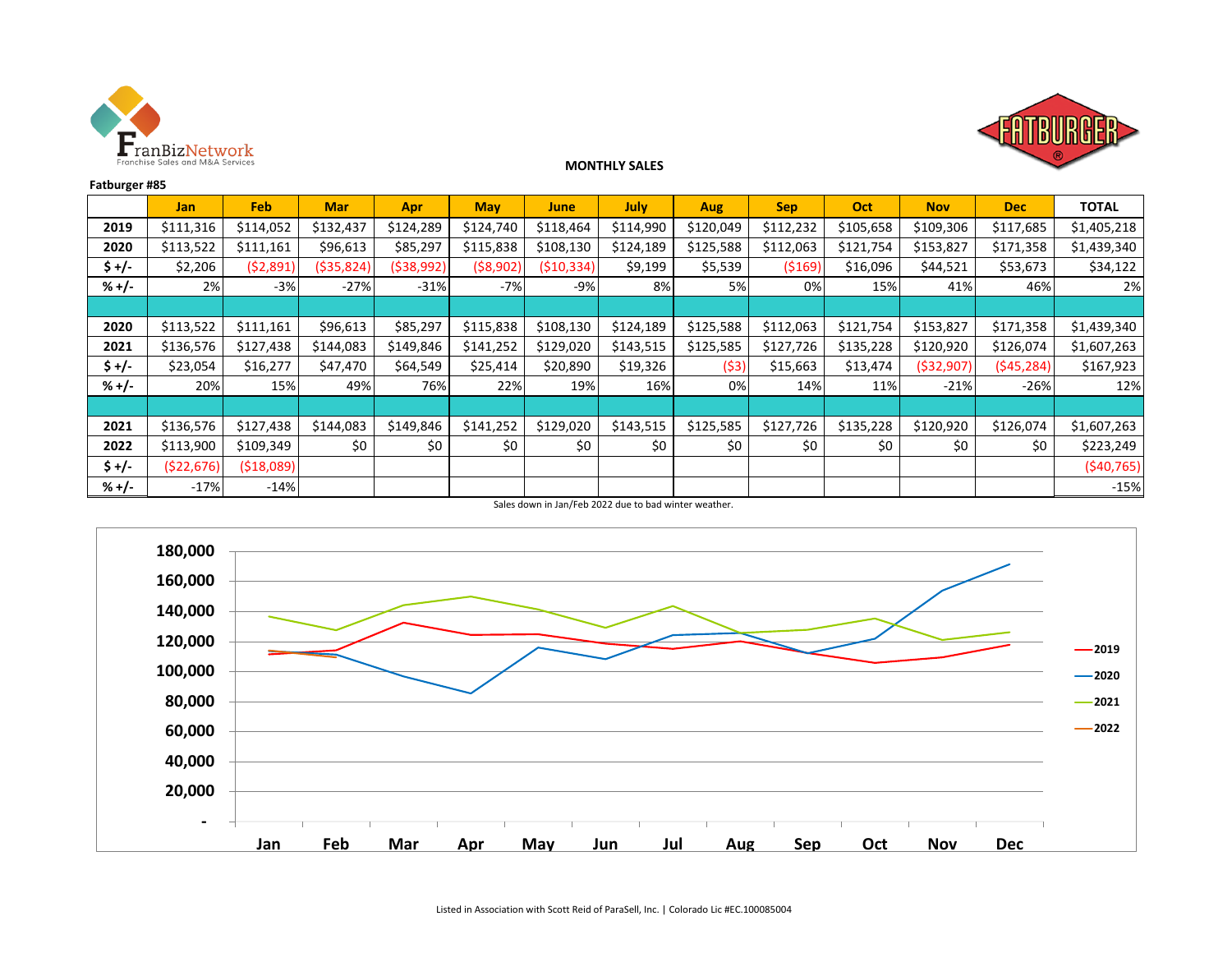



## **Fatburger #85 PROFORMA**

| Trailing 12 Months Ending 2/28/22 |    |           |       |  |  |  |  |
|-----------------------------------|----|-----------|-------|--|--|--|--|
|                                   |    |           |       |  |  |  |  |
| <b>SALES</b>                      | \$ | 1,566,498 |       |  |  |  |  |
|                                   |    |           |       |  |  |  |  |
|                                   |    |           |       |  |  |  |  |
| COGS:                             | \$ | 513,028   | 32.8% |  |  |  |  |
| Crew Labor:                       | \$ | 339,930   | 21.7% |  |  |  |  |
| GM:                               | \$ | 60,000    | 3.8%  |  |  |  |  |
| Workers Comp*:                    | \$ | 7,599     | 1.9%  |  |  |  |  |
| Payroll Taxes*:                   | \$ | 41,593    | 10.4% |  |  |  |  |
| <b>R&amp;M:</b>                   | \$ | 24,281    | 1.6%  |  |  |  |  |
| Non-Ingredient:                   | \$ | 313       | 0.0%  |  |  |  |  |
| Utilities:                        | \$ | 25,590    | 1.6%  |  |  |  |  |
| Rent:                             | \$ | 89,436    | 5.7%  |  |  |  |  |
| CAM:                              | \$ | 10,200    | 0.7%  |  |  |  |  |
| Nat'l Advertising:                | \$ | 30,547    | 2.0%  |  |  |  |  |
| Royalty:                          | \$ | 93,990    | 6.0%  |  |  |  |  |
| Insurance:                        | \$ | 6,570     | 0.4%  |  |  |  |  |
| <b>Bank Charges:</b>              | \$ | 600       | 0.0%  |  |  |  |  |
| <b>Credit Card Fees:</b>          | \$ | 23,497    | 1.5%  |  |  |  |  |
| <b>Professional Services:</b>     | \$ | 4,500     | 0.3%  |  |  |  |  |
| Laundry/Uniforms:                 | \$ | 3,790     | 0.2%  |  |  |  |  |
| Pest Control:                     | \$ | 300       | 0.0%  |  |  |  |  |
| Security:                         | \$ | 1,200     | 0.1%  |  |  |  |  |
| Permits & Licenses:               | \$ | 1,710     | 0.1%  |  |  |  |  |
| Cash Over/Short:                  | \$ | 1,566     | 0.1%  |  |  |  |  |
| <b>Employee Benefits:</b>         | \$ | 22,890    | 1.5%  |  |  |  |  |
| Other G&A:                        | \$ | 1,540     | 0.1%  |  |  |  |  |
| <b>Total Expenses:</b>            | \$ | 1,304,670 | 83.3% |  |  |  |  |
| <b>Managed Cash Flow:</b>         | \$ | 261,828   | 16.7% |  |  |  |  |

\*Workers Comp and Payroll Taxes shown as a % of Total Labor. Executive Summary materials and Proforma were derived from documents provided by Seller and were prepared by FranBizNetwork to help prospective Buyers complete a summary review. These materials should not replace the Buyer's review of actual books and records and a thorough due diligence process. Buyers should not rely on these materials as definitive, but should instead consult the actual due diligence documents.